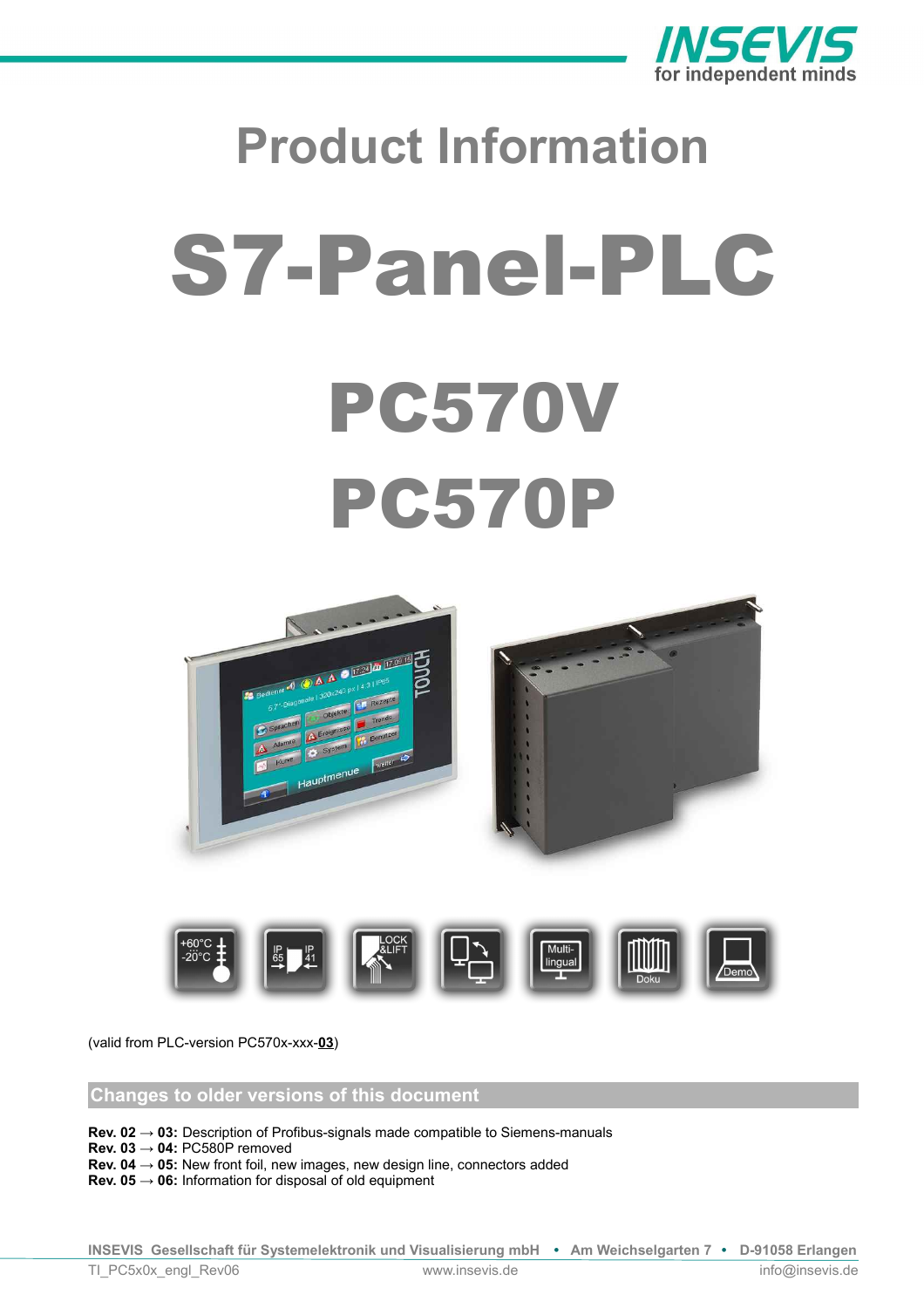

# **Description**

# Panel-PLC with **TFT-color touch display**

## - **PC570V/P 5,7"** TFT (320x240 Pixel/ QVGA)

# **Standard configuration:**

- **RS232 with**
- free ASCII-protocol

## • **RS485 with**

- free ASCII-protocol
- Modbus RTU
- with switchable terminate resistors for RS485

# • **Ethernet with**

- RFC1006 (S7-connection with put/get),
- Send/ Receive via TCP and UDP,
- Modbus TCP

# • **CAN with**

- protocol compatible
- to CANopen®
- layer2-communication
- with switchable terminate resistors for CAN

# • **Micro-SD-slot**

- for SD-cards up to 8GByte for archieving DBs as csv only (not for storing S7-program – it is in CPU flash)

#### • **Run/Stop-switch**

- **Status LEDs** for Power, Battery, Error, Run
- **Inserting stripes** for Logo and identification (thereby customized adaption possible easy)

### **optional configuration:** (optional)

- **Profibus DP-Master**
- **Profibus DP-Slave**
- with switchable terminate resistors for Profibus





*Figure above: Panel-PLCs PC570V, rear view and view from the side*



**INSEVIS Gesellschaft für Systemelektronik und Visualisierung mbH • Am Weichselgarten 7 • D-91058 Erlangen**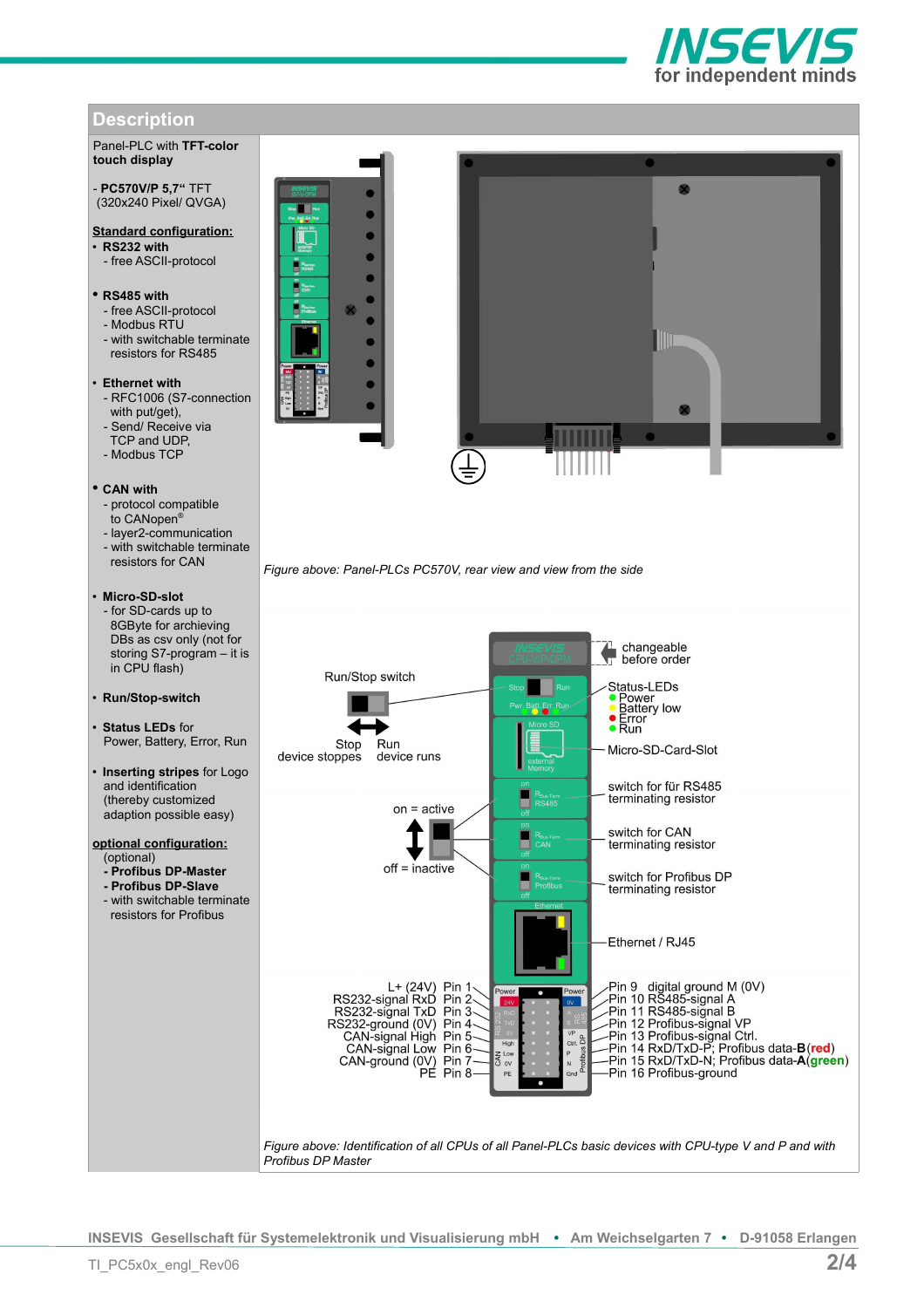

| Technical data                                                                                                                                                              | <b>Device</b>                                                                                                                                                                                                                                                                                                       |                                                                                                                            |
|-----------------------------------------------------------------------------------------------------------------------------------------------------------------------------|---------------------------------------------------------------------------------------------------------------------------------------------------------------------------------------------------------------------------------------------------------------------------------------------------------------------|----------------------------------------------------------------------------------------------------------------------------|
| Dimensions W x H x D (mm)<br>Cut out $W \times H$ (mm)<br>Weight                                                                                                            | 182 x 140 x 49<br>163 x 118<br>ca. 600 g                                                                                                                                                                                                                                                                            |                                                                                                                            |
| Operating temperature range<br>Storage temperature range                                                                                                                    | -20°C  +60°C (without condensation)<br>-30°C  +80°C                                                                                                                                                                                                                                                                 |                                                                                                                            |
| IP-protection class<br>front panel<br>rear side                                                                                                                             | IP65<br><b>IP41</b>                                                                                                                                                                                                                                                                                                 |                                                                                                                            |
| Connection technology                                                                                                                                                       | connector with pin-marked pushers and 2 bolt flanges on side<br>(cage clamp technology) for cross sections up to max. 1,5mm <sup>2</sup>                                                                                                                                                                            |                                                                                                                            |
| Load voltage L+                                                                                                                                                             | 24V DC (11 V  30V DC)                                                                                                                                                                                                                                                                                               |                                                                                                                            |
| Current consumption<br>Power dissipation                                                                                                                                    | 50 mA  650 mA<br>2 W (typ.), 10 W (max.)                                                                                                                                                                                                                                                                            |                                                                                                                            |
| Start-up current                                                                                                                                                            |                                                                                                                                                                                                                                                                                                                     | < 3A                                                                                                                       |
| Diagonal of display (inch)<br>Display resolution (pixel)                                                                                                                    | $5,7^{\circ}$ (145mm)<br>PC570V/P: 320x240 Pixel (QVGA)                                                                                                                                                                                                                                                             |                                                                                                                            |
| Display unit<br>Operating unit                                                                                                                                              | TFT display with 16Bit colours<br>analog resisitive touch screen                                                                                                                                                                                                                                                    |                                                                                                                            |
| Visualization software<br>Reference unit                                                                                                                                    | VisuStage<br><b>PC570V/P</b>                                                                                                                                                                                                                                                                                        |                                                                                                                            |
| <b>Technical data</b>                                                                                                                                                       |                                                                                                                                                                                                                                                                                                                     | <b>CPUs</b>                                                                                                                |
| CPU-type                                                                                                                                                                    | Type V (PC570V)                                                                                                                                                                                                                                                                                                     | Type $P$ (PC570P)                                                                                                          |
| Working memory $=$ battery<br>backed load memory<br>Diagnostic buffer                                                                                                       | 512kB, thereof 256 kByte remanent data<br>100 messages (all remanent)                                                                                                                                                                                                                                               | 640kB, thereof 384 kByte remanent data<br>100 messages (all remanent)                                                      |
| Flash<br>internal for visualization<br>external memory card                                                                                                                 | 4 MByte<br>Micro SD, up to max. 8 GByte                                                                                                                                                                                                                                                                             | 24 MByte<br>Micro SD, up to max. 8 GByte                                                                                   |
|                                                                                                                                                                             | each 1.024<br>32kByte (2kByte per block)<br>in each case 2.048 Byte (16.384 Bit) addressable<br>in each case 2.048 Byte (default set is 128 Byte)<br>2.048 (remanence adjustable, default set is 015)<br>8 (1 Merkerbyte)<br>in each case 256 (each remanence adjustable, default set is 0)<br>up to 16 code blocks |                                                                                                                            |
| OB, FC, FB, DB<br>Lokal data<br>Number of in- and outputs<br>Process image<br>Number of Merkerbytes<br>Number of Taktmerker<br>Number of timer, counter<br>Depth of nesting |                                                                                                                                                                                                                                                                                                                     |                                                                                                                            |
| Real-time clock<br>elapsed hour counter                                                                                                                                     |                                                                                                                                                                                                                                                                                                                     | yes (accumulator-backed hardware clock)<br>1 (32Bit, resolution 1h)                                                        |
| Program language<br>Program system                                                                                                                                          |                                                                                                                                                                                                                                                                                                                     | STEP 7 <sup>®</sup> - AWL, KOP, FUP, S7-SCL, S7-Graph from SIEMENS<br>SIMATIC® Manager from SIEMENS or compatible products |
| Operating system<br>Program unit to reference                                                                                                                               |                                                                                                                                                                                                                                                                                                                     | compatible to S7-300 <sup>®</sup> from Siemens<br>CPU 315-2DP/PN (6ES7 315-2EH14-0AB0 and firmware V3.1 Siemens)           |
| Serial interfaces<br>(protocols)                                                                                                                                            |                                                                                                                                                                                                                                                                                                                     | COM1: RS 232 (free ASCII)<br>COM2: RS 485 (free ASCII, Modbus-RTU)                                                         |
| Ethernet (protocols)                                                                                                                                                        |                                                                                                                                                                                                                                                                                                                     | Ethernet: 10/100 Mbit with CP343 functionality<br>(RFC1006, TCP, UDP, Modbus-TCP)                                          |
| CAN (protocols)                                                                                                                                                             |                                                                                                                                                                                                                                                                                                                     | CAN-Telegrams (Layer 2), compatible to CANopen <sup>®</sup> Master 10 kBaud  1 MBaud                                       |
| Profibus (protocols)                                                                                                                                                        |                                                                                                                                                                                                                                                                                                                     | Profibus DP V0 master/ slave 9,6kBaud  12 MBaud                                                                            |
| Onboard periphery                                                                                                                                                           |                                                                                                                                                                                                                                                                                                                     | none                                                                                                                       |

**INSEVIS Gesellschaft für Systemelektronik und Visualisierung mbH • Am Weichselgarten 7 • D-91058 Erlangen**